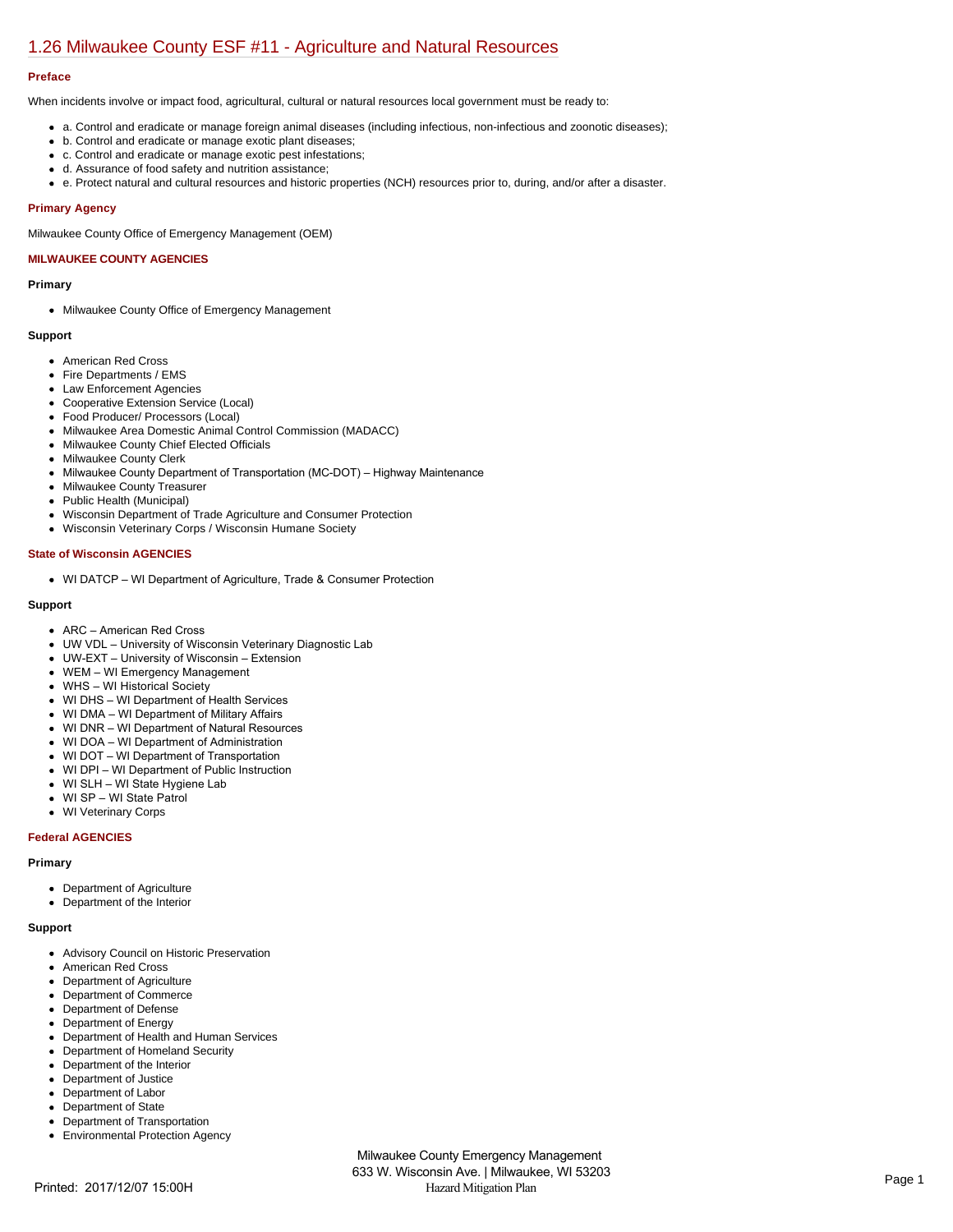- General Services Administration
- Heritage Emergency National Task Force
- National Archives and Records Administration  $\bullet$
- National Veterinary Response Team (NVRT)
- U.S. Postal Service

# **Likely Support Includes:**

- Ensure, in coordination with ESF # 8, that animal/ veterinary issues in natural disasters are supported.
- Provide nutrition assistance to include working with state agencies to determine nutrition assistance needs, obtain appropriate food supplies, arrange for delivery of the supplies, and authorize the Disaster Food Stamp Program.
- Respond to animal and plant diseases and pests. Includes implementing an integrated federal, state, tribal, and local response to an outbreak of a highly contagious or economically devastating animal/zoonotic disease, or an outbreak of a harmful or economically significant plant pest or disease.
- Ensure the safety and security of the commercial food supply to include: food safety inspections to ensure the safety of food products; inspection of slaughter and processing plants; products in distribution and retail sites, and import facilities at ports of entry; laboratory analysis of food samples; control of products suspected to be adulterated; plant closures; food borne disease surveillance; and field investigations.
- Protect Natural & Cultural Resources and Historic Properties (NCH) resources. Includes appropriate response actions to preserve, conserve, rehabilitate, recover, and restore NCH resources.
- Supports federal ESF # 6, ESF # 8; ESF # 9 ESF # 14 to provide for the safety and well-being of household pets.

#### **A. PURPOSE**

1. To coordinate and support efforts to respond effectively to an incident involving agriculture, food, natural or cultural resources and provide a process to integrate State and Federal ESF # 11 response/recovery actions.

## **B. POLICIES**

1.Milwaukee County ESF # 11 coordinates the response and recovery activities of Milwaukee County with local, state, federal and private agencies during an incident that involves agricultural and/or natural or cultural resources.

## **PRIMARY DEPARTMENT RESPONSIBILITIES/TASKS BY PHASE**

## **MILWAUKEE COUNTY OFFICE OF EMERGENCY MANAGEMENT (OEM)**

| :meraencv | $\Gamma \cap C$<br>.<br>Wher<br>$r \cap n \cap$<br>$\sim$<br>$. + 0.7$<br>ΊА.<br>:UU<br>ien<br>. |
|-----------|--------------------------------------------------------------------------------------------------|
|           |                                                                                                  |

|                             | 1. Staff the ESF # 11 position in the EOC.                                                                                                    |
|-----------------------------|-----------------------------------------------------------------------------------------------------------------------------------------------|
|                             | 2. County ESF # 11 staff will support response activities for the control and eradication of a foreign animal disease in Milwaukee County and |
|                             | the State Wisconsin through coordination with DATCP and the USDA – Animal and Plant Health Inspection Service – Veterinary Services           |
|                             | (APHIS – VS), and the Department of Natural Resources (DNR).                                                                                  |
| <b>Emergency Operations</b> | 3. Provide technical advice to the County EOC Officer in Charge on matters related to the containment and eradication of any foreign animal   |
| Center (EOC)                | disease. Provide support and technical assistance and coordination assistance to county and local emergency managers, tribal managers.        |
|                             | 4. Maintain liaison with local, county and tribal government and NGOs service agencies.                                                       |
|                             | 5. Work with County Director of Emergency Public Health to issue advisories and protective action recommendations to the public as            |
|                             | necessary. Provide accurate, consistent and timely information to the public.                                                                 |
|                             | 6. Maintain records of cost and expenditures to accomplish this ESF and forward them to the EOC Finance/ Administration Section Chief.        |

| <b>Recovery Actions</b> | 1. Continue coordination/monitoring of the management of plant and animal disease and pest infestations, food safety, and NCH resources.<br>2. Continue to maintain liaison with local, county and tribal government to manage volunteer service response activities. |
|-------------------------|-----------------------------------------------------------------------------------------------------------------------------------------------------------------------------------------------------------------------------------------------------------------------|
|                         | 3. Continue to coordinate services to farmers affected by an incident through the Farm Center Helpline and Farm Center staff.                                                                                                                                         |